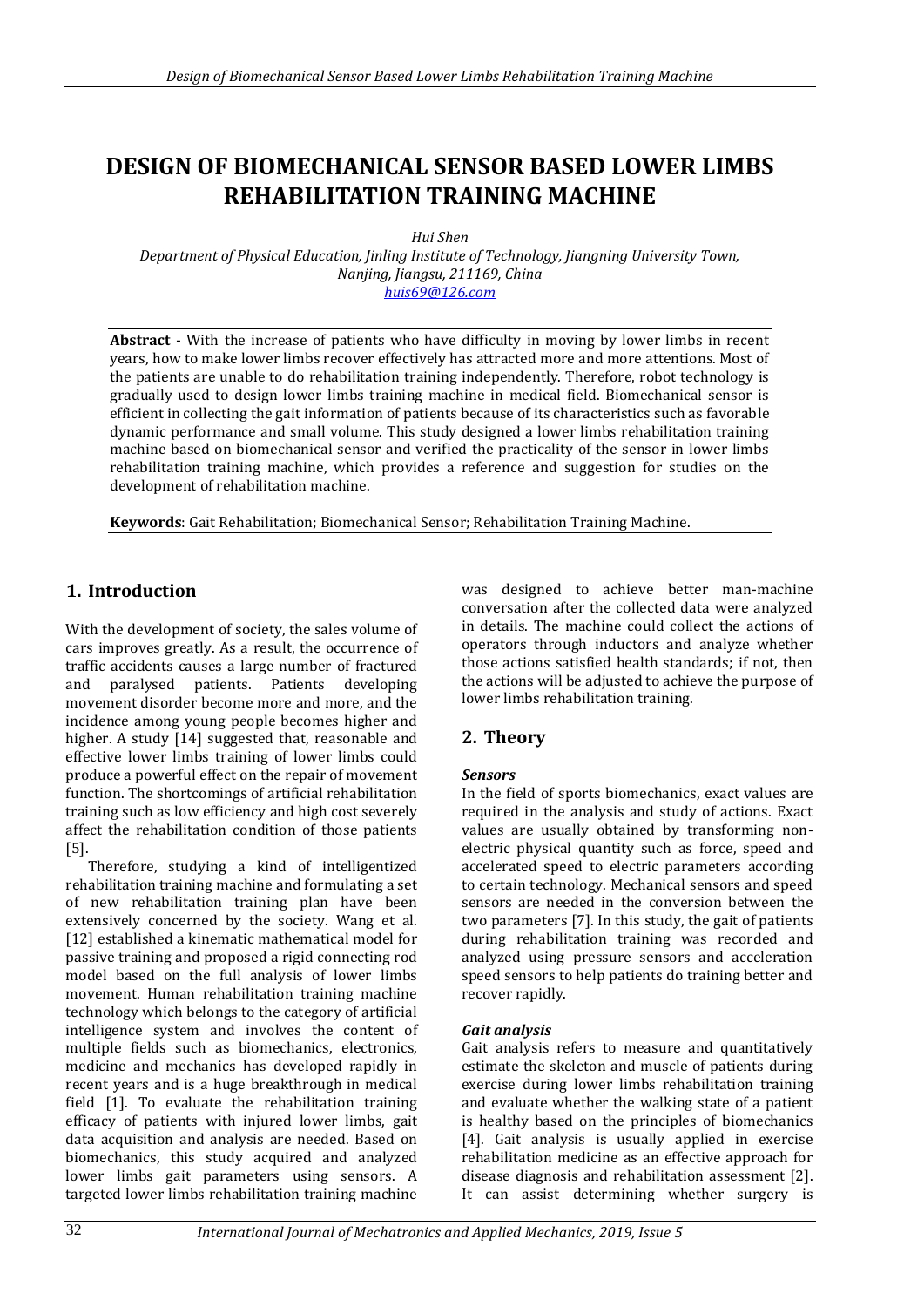successful or not and the efficacy of rehabilitation treatment.

#### **3. Design Scheme of Lower Limbs Training Machine**

The structure of lower limbs rehabilitation training machine

Wearable lower limbs rehabilitation training machine is a complex mechanical system. To sense gait information and correct inaccurate gait information, the perceptual system, control system and drive executive system of the lower limbs rehabilitation training machine should coordinate together [3]. The perceptual system of the lower limbs rehabilitation training machine is an important component in the whole mechanical system, which is composed of pressure sensors and acceleration sensors and is responsible for collecting information such as plantar pressure, joint angle and body acceleration [10]. Based on the information, the moving posture of human body can be known. Then the robot can be controlled to help patients fulfill rehabilitation training. The structure of the lower limbs rehabilitation training machine is shown in Figure 1.



*Figure 1: The structure of the lower limbs rehabilitation training machine*

## **4. Selection of Plantar Pressure Sensor**

Plantar ground reaction force is important gait information which can be used in the analysis and identification of movement of human body. The main work of the perceptual system in the lower limbs rehabilitation training machine was analyzing the changes of plantar pressure. There are several requirements for the real-time detection of plantar pressure using plantar pressure sensor during walking. The installation of pressure sensors should not affect the normal walking of human; the measurement rage of sensors should be large enough to satisfy the demands of people with different weights; sensors should have favorable time lag property and repeatability to ensure the accuracy of plantar measurement system.

In view of the above points, Polyvinylidene Fluoride (PVDF) piezoelectric sensor was selected. PVDF is a novel sensing material of high-molecular polymer type [13]. Compared to the traditional piezoelectric materials, PVDF sensor has favorable linearity, sensitivity of mechano-electric conversion and repeatability. Moreover, it is featured by quick response, wide frequency response, large dynamic range, easy matching of acoustic impedance, strong mechanical proper, light weight, good softness, small thickness, impact resistance, low risks of water and chemical drugs pollution and good ductility; hence it is a good choice as the material for piezoelectric sensors.

Shape design, structure processing and stickup are three procedures for the manufacture of a mechanical sensor using PVDF piezoelectric thin film. In the process of shape design, sensors in circular structure can satisfy different requirements. Therefore, both PVDF thin film and substrate holder were made into circular shape. During structure processing, PV membrane was used in cantilever beam, and the substrate holder was made using conductive silicone sheet; then stamping was performed with a cylindrical mold  $( = 10$ mm). As to sticking technology, conductive mercury glue.

After manufacture of the piezoelectric sensor, a metal clamp was designed. The head of the sensor was inserted to the metal clamp to make stress even. To effectively collect gait information of the patients, each shoe was installed with three sensors, one at heel, one at the second phalanx, and one at the fifth phalanx. Figure 2 demonstrated the positions of the pressure sensors at shoe sole.



*Figure 2: The positions of the pressure sensors at shoe sole*

## **5. Selection of Acceleration Sensors**

Acceleration acquisition system is mainly composed of upper computer, main data acquisition system and data acquisition subsystem [6]. Digital triaxial accelerometer ADXL345 which was developed by ADI Company using Micro-electromechanical Systems (MEMS) technology was applied as the acceleration sensor. It could timely collect the acceleration values of joints and then send them to the main system.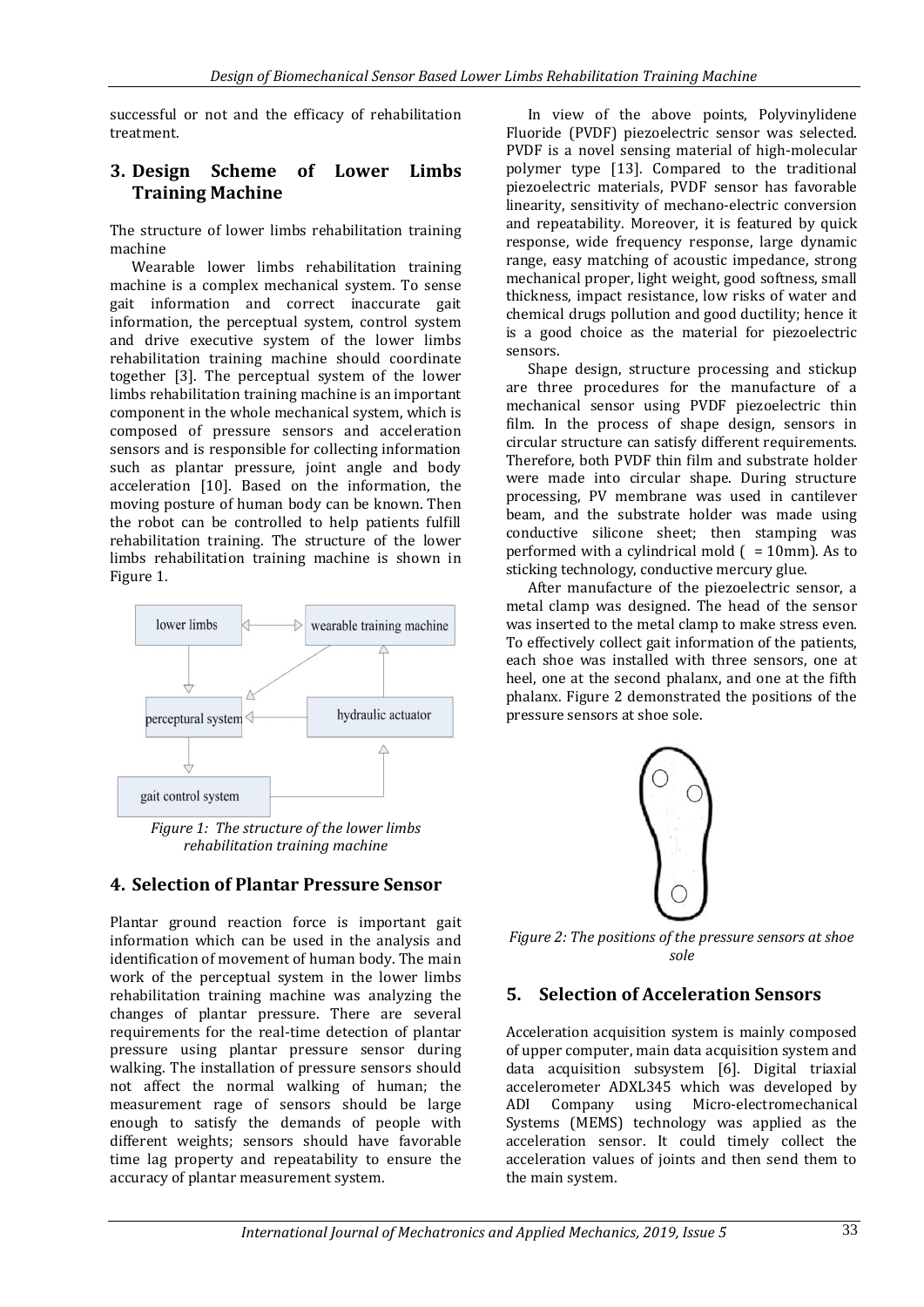The acceleration information of human body movement was collected by the acceleration sensor. The acceleration information at the horizontal axis and numerical axis was regarded as the research subjects. When the patients stood up and sat up, the motion states of human body were upright by body and upright by stick; the angular acceleration angle could be set as 0°. When the acceleration angle was, it could be decomposed to vertical direction and forward and backward directions.

$$
a_x = g \sin \theta \tag{1}
$$

$$
a_y = g \cos \theta \tag{2}
$$

It could be deduced from formula (1) and (2) that,

$$
\frac{a_y}{a_x} = \tan \theta \tag{3}
$$

$$
\theta = \arctan \frac{a_y}{a_x} \tag{4}
$$

#### **6. Experiment on Lower Limbs Rehabilitation Training Machine**

The lower limbs rehabilitation machine was tested after manufacture. An experimenter was asked to wear the rehabilitation training machine. Firstly, they did the postures of stand up or sit up. After posture determination, the experimenter expressed corresponding action intentions.

They expressed intention of stand up if sitting up or intention of sit up or walking if standing up.

The posture changed after the rehabilitation machine did corresponding actions. The rehabilitation machine could respond through detecting the movement intention of body.

#### **7. Experimental Results of Plantar Piezoelectric Sensors**

After the above experiment, the plantar pressure at different motion states was collected using the plantar pressure sensor. Figure 3 demonstrates the distribution of plantar pressure of the experimenter in the whole process of walking.

As shown in Figure 3, the peak plantar pressure at the second phalanx was 300 N, the peak plantar pressure of the fifth phalanx (140 N) appeared before that of the second phalanx, and the peak plantar pressure of the heel (90 N) appeared before that of the phalanx.

It could be noted from Figure 3 that, the pressure of heals increased and the pressure of the second phalanx was large when the body was supported by two legs; the pressure of the supporting leg transferred from the heel to the sole when the experiment walked in single leg. Hence it could be concluded that the plantar pressure demonstrated regular distribution in a cycle, which could be used to determine the current motion and predict the following motion posture.



*Figure 3: The discussion of plantar pressure of the experimenter in the whole process of walking*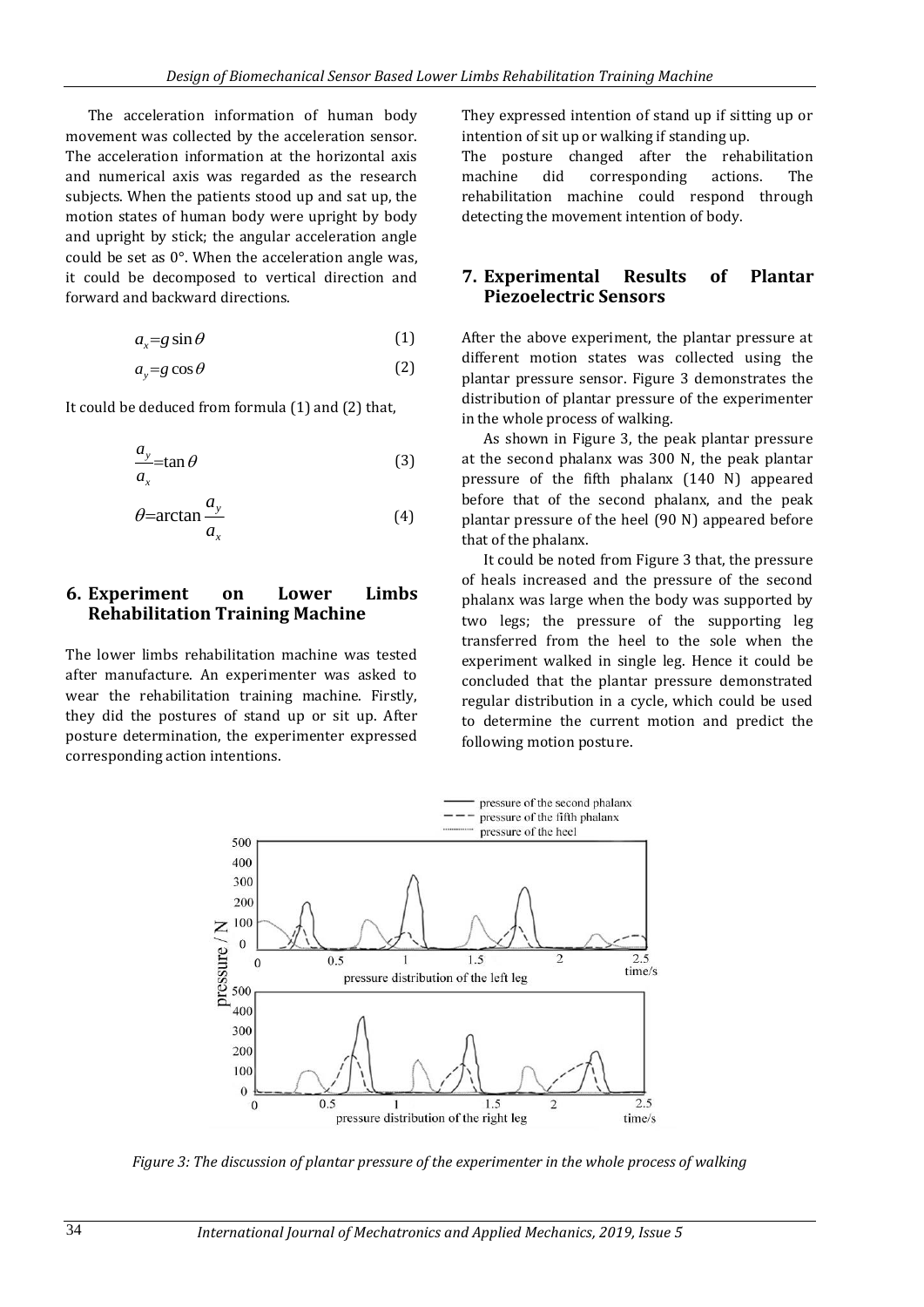#### **8. Experimental Results of the Acceleration Sensor**

The information collected by the acceleration sensor was analyzed by Matlab software, and the results are shown in Figure 4.

The inclination angle of the back fluctuated in 1s when the experimenter sat down, and the peak value was 35 °. The walking action lasted for about 2s; the acceleration angle of the back changed regularly during walking, and the peak value was 23 °.



*Figure 4: Inclination angle of the back when the experimenter was at different motion states*

Considering that the lower limbs of the patient were unable to move in the early stage of rehabilitation, walking stick test was performed. Figure 5 demonstrates the changes of acceleration angle of the walking sticks.



*Figure 5 Changes of acceleration angles of the walking sticks*

The experimenter held the walking sticks and intended to stand up in the posture of sitting, the angle of the sticks changed simultaneously; the maximum inclination angle of the sticks was 18 °. The patient stood up under the assistance of walking sticks, and meanwhile the inclination angle of the sticks changed, and the maximum inclination angle was 23°. During walking, the two walking sticks moved alternately, and the changes of acceleration of the sticks were regular. The peak values of the two sticks were different; the peak value of the left and right stick was 25° and 19° respectively.

After the analysis of data obtained in different motion states, it could be concluded that the inclination angle of the back changed with the changes of motion states. The peak value of inclination angle of the back was 33° when the patient stood up and sat down and 20° when the patient walked. When the patient had no intention to stand up, the angle might also exceed 20°. Therefore, the angle of the sticks was taken as another determination method. It could be noted from the above content that the acceleration angle of the sticks was 25° at maximum when the patient was sitting. A proper threshold could be selected as another signal for standing up, and it is also effective as the trigger signal for sitting down.

It could be concluded from Fig. 4 and 5 that inclination angles of the back and sticks could be used for helping rehabilitation training machine